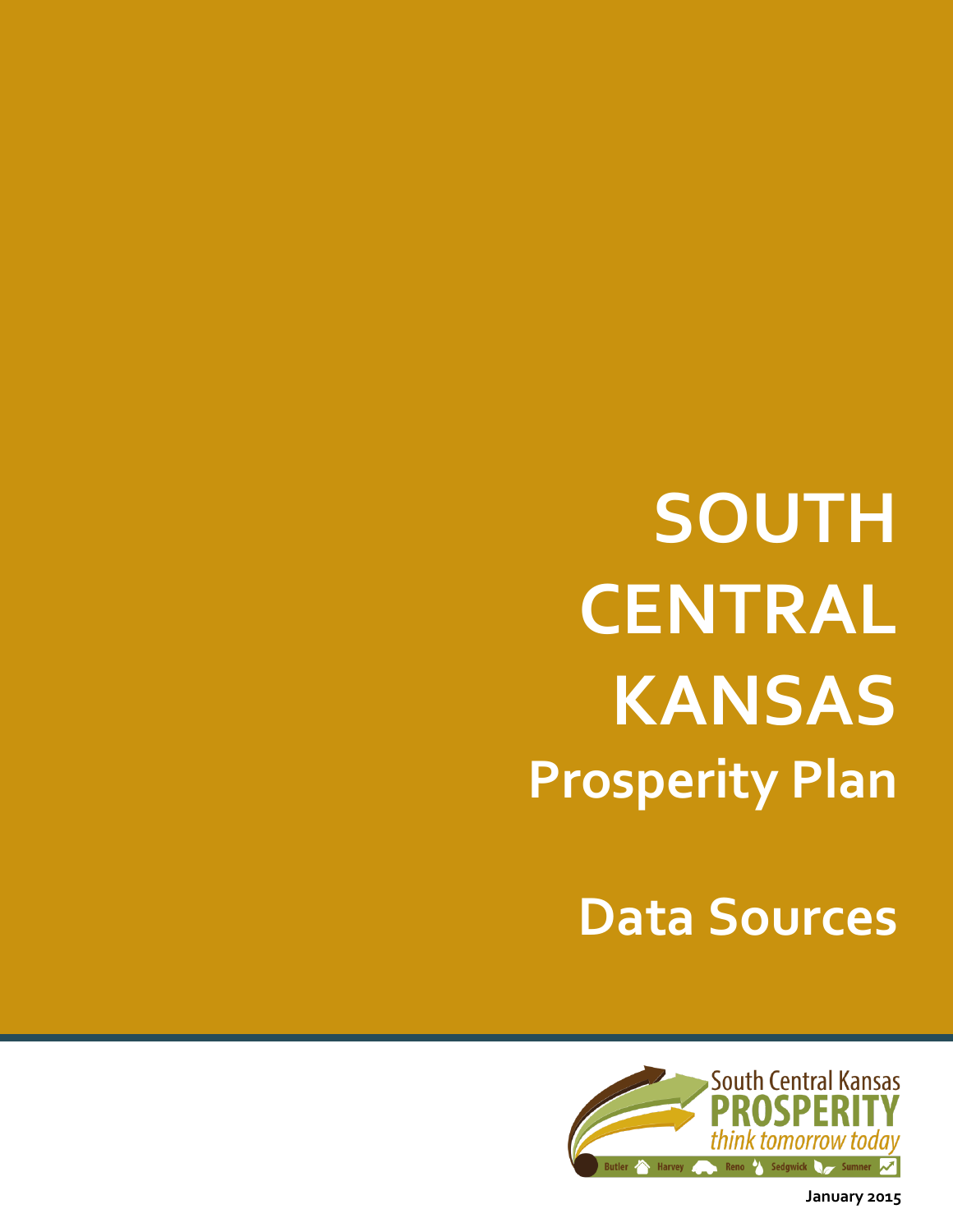# **Contents**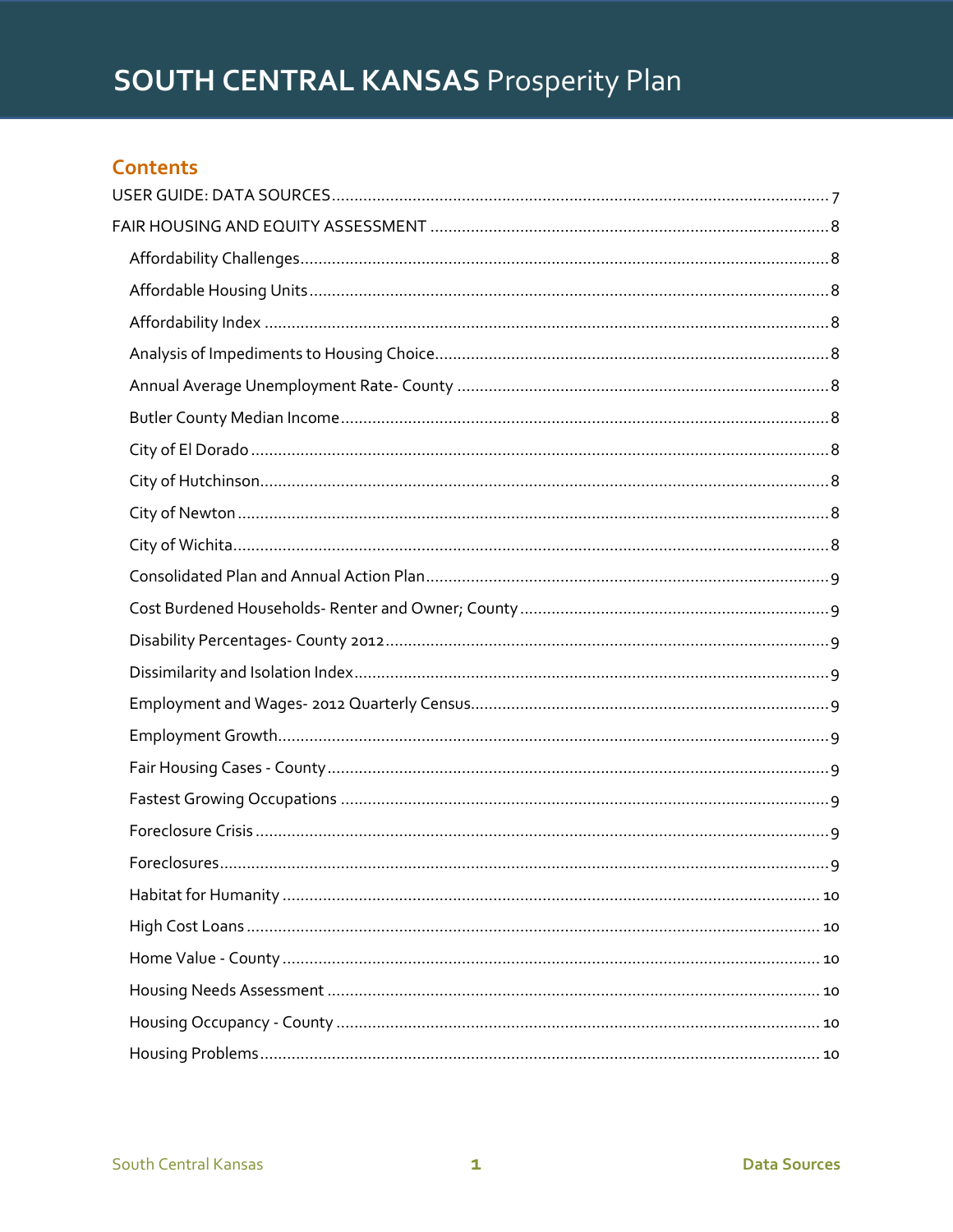| Percentage of Population with Bachelor's Degree or Higher Source: U.S. Census Bureau,<br>2008-2012 American Community Survey, 3-Year Estimate Link: factfinder2.census.gov  12 |
|--------------------------------------------------------------------------------------------------------------------------------------------------------------------------------|
|                                                                                                                                                                                |
|                                                                                                                                                                                |
|                                                                                                                                                                                |
|                                                                                                                                                                                |
|                                                                                                                                                                                |
|                                                                                                                                                                                |
|                                                                                                                                                                                |
|                                                                                                                                                                                |
|                                                                                                                                                                                |
|                                                                                                                                                                                |
|                                                                                                                                                                                |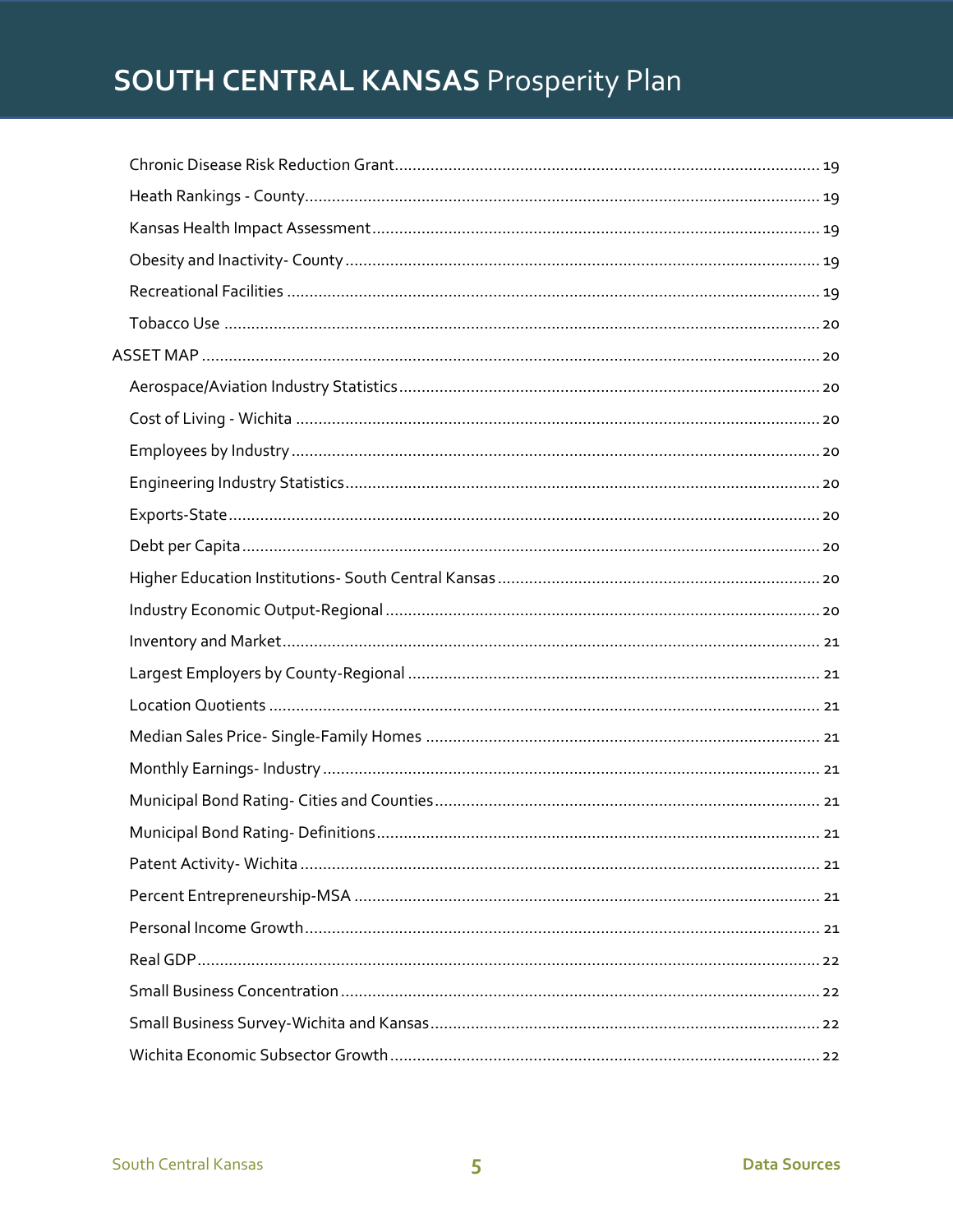<span id="page-6-0"></span>

|--|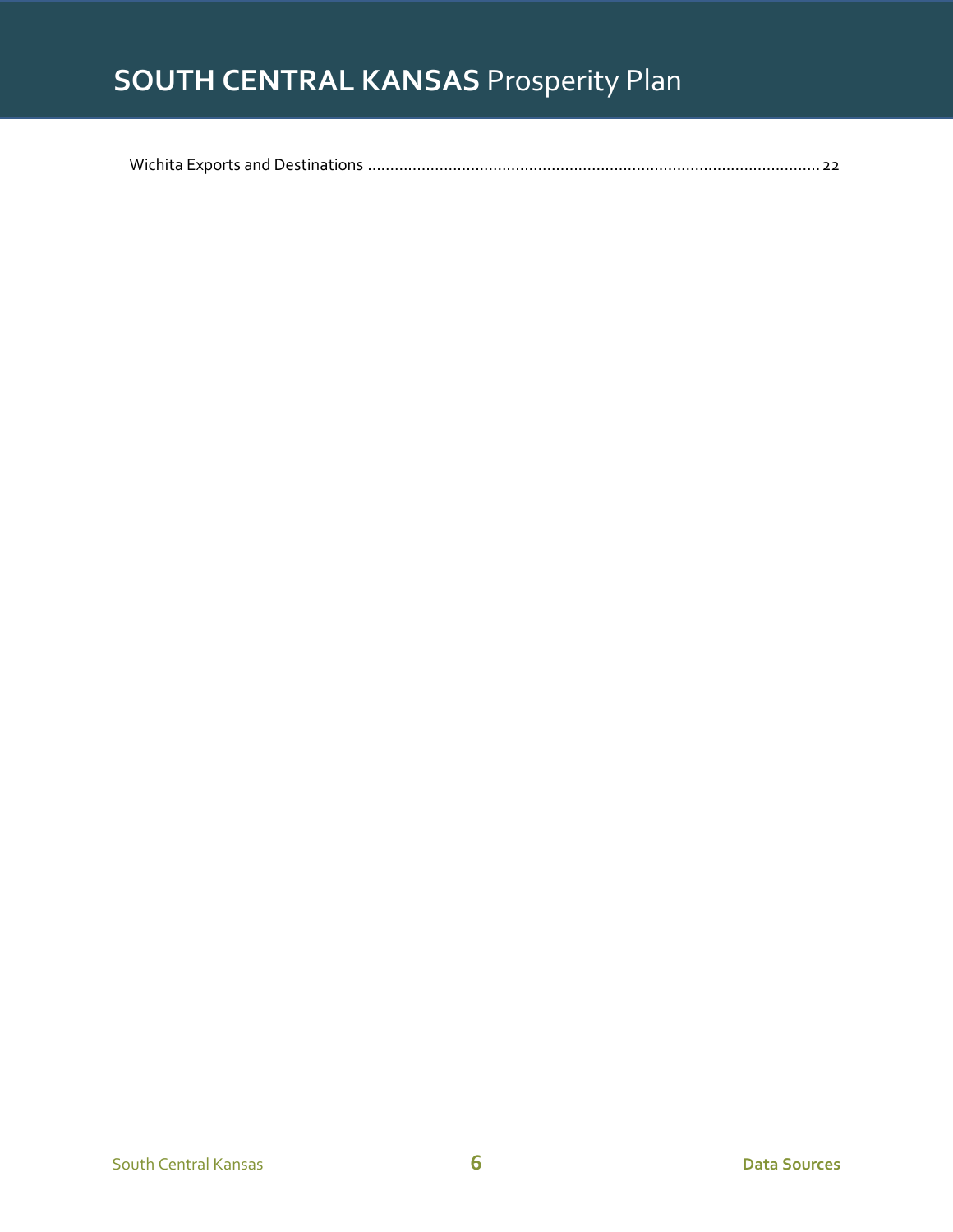# **USER GUIDE: DATA SOURCES**

The following sections summarize major informational sources used to collect data and conduct analysis for the South Central Kansas Prosperity Plan. The intent of this summary is to enable stakeholders to update and expand upon current data in support of ongoing implementation efforts throughout the region and within their communities. Some sources also reference best practices or examples of strategies that stakeholders can adapt for their local contexts. The document organizes information by section headings that correspond with the main topics of the Prosperity Plan. Two sections (Fair Housing and Equity Assessment and Asset Map) feature data from supporting stand-alone documents. Section sub-headings are in alphabetical order. The links embedded in the document are hyperlinks that direct users to either the original data source or a search platform from which to request detailed information by selected geographies. The planning team relied primarily on publically accessible sites to gather data. However, the document also indicates the use of proprietary information in a limited number of cases.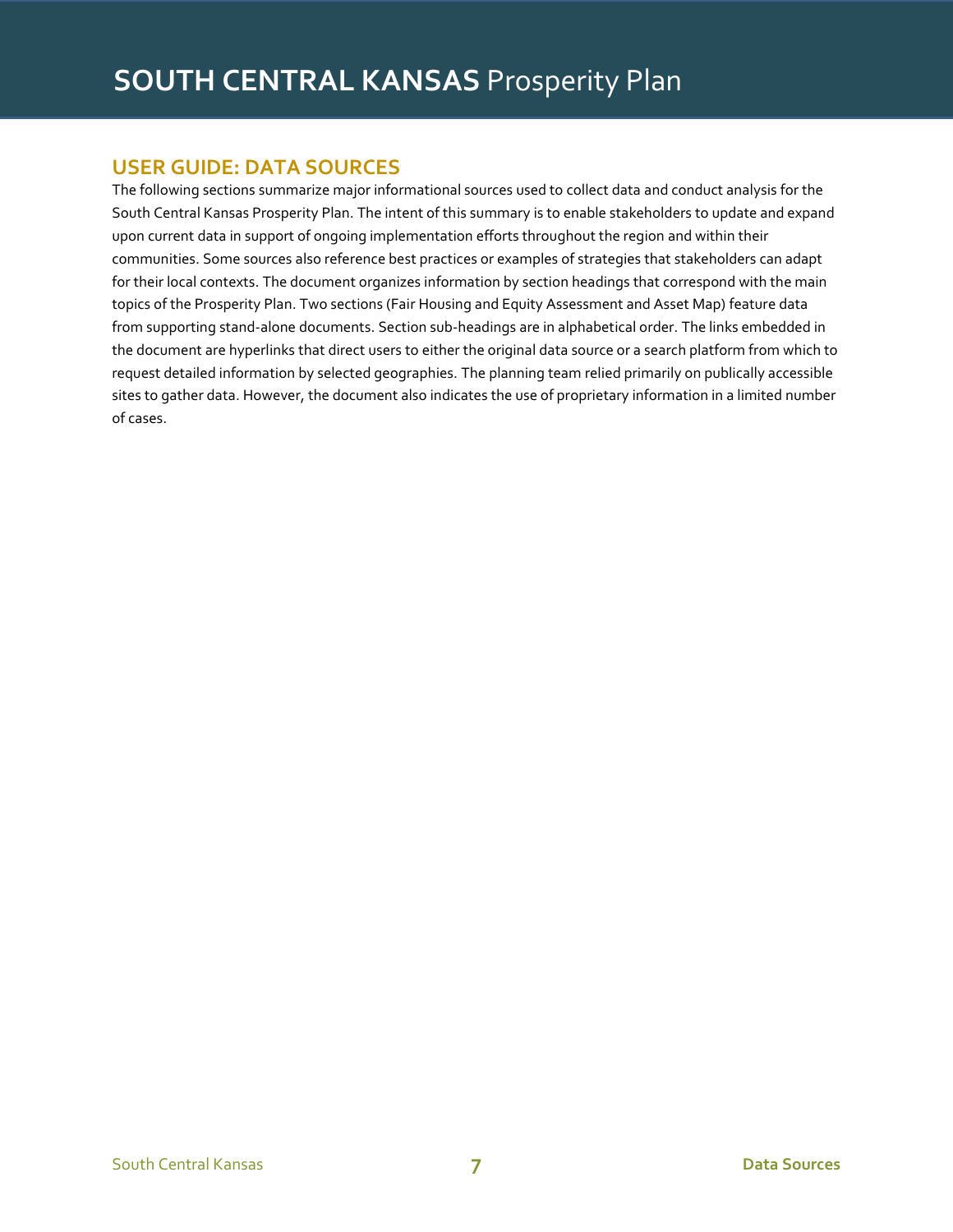# <span id="page-8-0"></span>**FAIR HOUSING AND EQUITY ASSESSMENT**

# <span id="page-8-1"></span>**Affordability Challenges**

Source: The Center for Neighborhood Technology (CNT) Link[: cnt.org](http://www.cnt.org/)

# <span id="page-8-2"></span>**Affordable Housing Units**

Source: HUD Consolidated Plan and Continuum of Care Planning Tool Link[: hudexchange.info](https://www.hudexchange.info/resource/2129/cpd-maps-consolidated-plan-and-continuum-of-care-planning-tool/)

# <span id="page-8-3"></span>**Affordability Index**

Source: H+T Affordability Index Link[: htaindex.org](http://htaindex.cnt.org/)

# <span id="page-8-4"></span>**Analysis of Impediments to Housing Choice**

Source: City of Wichita Link[: wichita.gov](http://www.wichita.gov/Government/Departments/Housing/HousingDocuments/Analysis%20of%20Impediments-December,%202010.pdf)

#### <span id="page-8-5"></span>**Annual Average Unemployment Rate- County**

Source: Bureau of Labor Statistics, Local Area Unemployment Statistics Link[: bls.gov](http://www.bls.gov/lau/)

#### <span id="page-8-6"></span>**Butler County Median Income**

Source: Massachusetts Institute of Technology Living Wage Calculator Link[: livingwage.mit.edu](http://livingwage.mit.edu/counties/20015)

#### <span id="page-8-7"></span>**City of El Dorado**

Source: Capital Improvement Plan Link[: eldoks.com](http://www.eldoks.com/)

#### <span id="page-8-8"></span>**City of Hutchinson**

Source: Neighborhood Revitalization Program and Capital Improvement Plan Link: [hutchgov.com](http://www.hutchgov.com/egov/docs/1396296457463.htm)

# <span id="page-8-9"></span>**City of Newton**

Source: Neighborhood Revitalization Program and Capital Improvement Plan Link[: newtonkansas.com](http://www.newtonkansas.com/)

# <span id="page-8-10"></span>**City of Wichita**

Source: Redevelopment Initiatives Link[: wichita.gov](http://www.wichita.gov/Pages/default.aspx)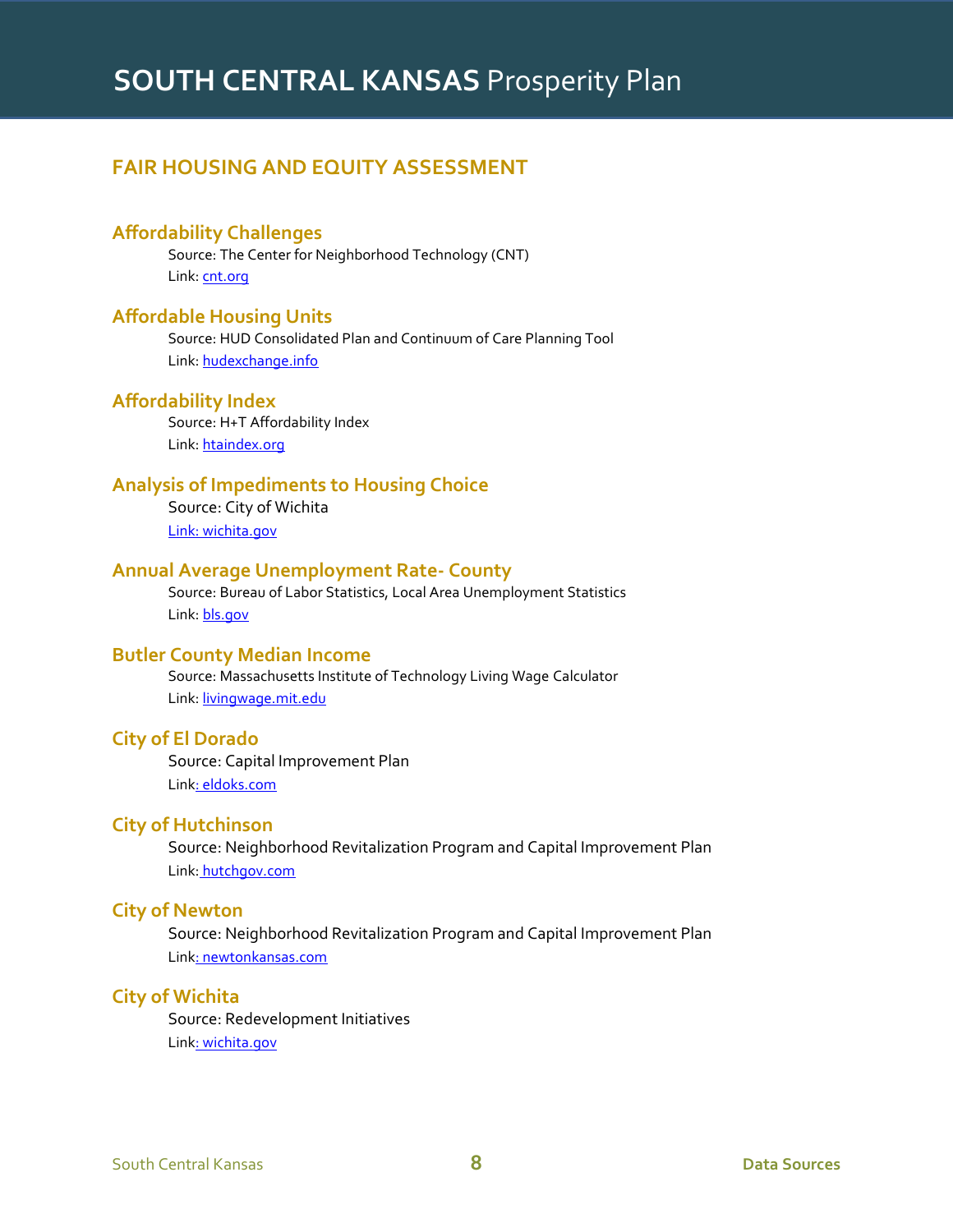# <span id="page-9-0"></span>**Consolidated Plan and Annual Action Plan**

Source: City of Wichita Link[: wichita.gov](http://www.wichita.gov/Government/Departments/Housing/HousingDocuments/2014-2018%20Con%20Plan%202014-2015%20AA%20Plan%20Draft%202.pdf)

# <span id="page-9-1"></span>**Cost Burdened Households- Renter and Owner; County**

Source: U.S. Census Bureau, 2008-2012 American Community Survey Link[: factfinder2.census.gov](http://factfinder2.census.gov/faces/nav/jsf/pages/searchresults.xhtml?refresh=t)

# <span id="page-9-2"></span>**Disability Percentages- County 2012**

Source: U.S. Census Bureau, 2008-2012 American Community Survey Link[: factfinder2.census.gov](http://factfinder2.census.gov/faces/nav/jsf/pages/searchresults.xhtml?refresh=t)

# <span id="page-9-3"></span>**Dissimilarity and Isolation Index**

Source: HUD 2000 and 2010 Decennial Census SF1 Link[: portal.hud.gov](http://portal.hud.gov/hudportal/HUD?src=/program_offices/comm_planning/systems/census) and [census.gov](http://www.census.gov/prod/cen2010/doc/sf1.pdf)

#### <span id="page-9-4"></span>**Employment and Wages- 2012 Quarterly Census**

Source: Labor Market Information Services, Kansas Dept. of Labor in cooperation with BLS, U.S. Dept. of Labor

Link[: dol.ks.gov](http://www.dol.ks.gov/LMIS/Default.aspx)

### <span id="page-9-5"></span>**Employment Growth**

Source: National Bureau of Labor Statistics, 2011and Source: Kansas Labor Information Center Labor Market Information Services, Kansas Dept. of Labor; U.S. Dept. of Employment and Training Link[: bls.gov](http://www.bls.gov/) an[d klic.dol.ks.gov](https://klic.dol.ks.gov/vosnet/Default.aspx)

#### <span id="page-9-6"></span>**Fair Housing Cases - County**

Source: Office of Fair Housing and Equal Opportunity, Department of Housing and Urban Development Link[: portal.hud.gov](http://portal.hud.gov/hudportal/HUD?src=/program_offices/fair_housing_equal_opp)

# <span id="page-9-7"></span>**Fastest Growing Occupations**

Source: Kansas Labor Information Center Labor Market Information Services, Kansas Dept. of Labor; U.S. Dept. of Employment and Training Link[: klic.dol.ks.gov](https://klic.dol.ks.gov/gsipub/index.asp?docid=442)

#### <span id="page-9-8"></span>**Foreclosure Crisis**

Source: September 2013 Metropolitan Delinquency and Foreclosure Data Link[: foreclosure-response.org](http://www.foreclosure-response.org/maps_and_data/metro_delinquency_data_tables.html)

# <span id="page-9-9"></span>**Foreclosures**

Source: foreclosure-response.org and 2008 Home Mortgage Disclosure Act (HMDA) data Link[: foreclosure-response.org](http://www.foreclosure-response.org/maps_and_data/index.html) an[d ffiec.gov](http://www.ffiec.gov/hmda/hmdaproducts.htm)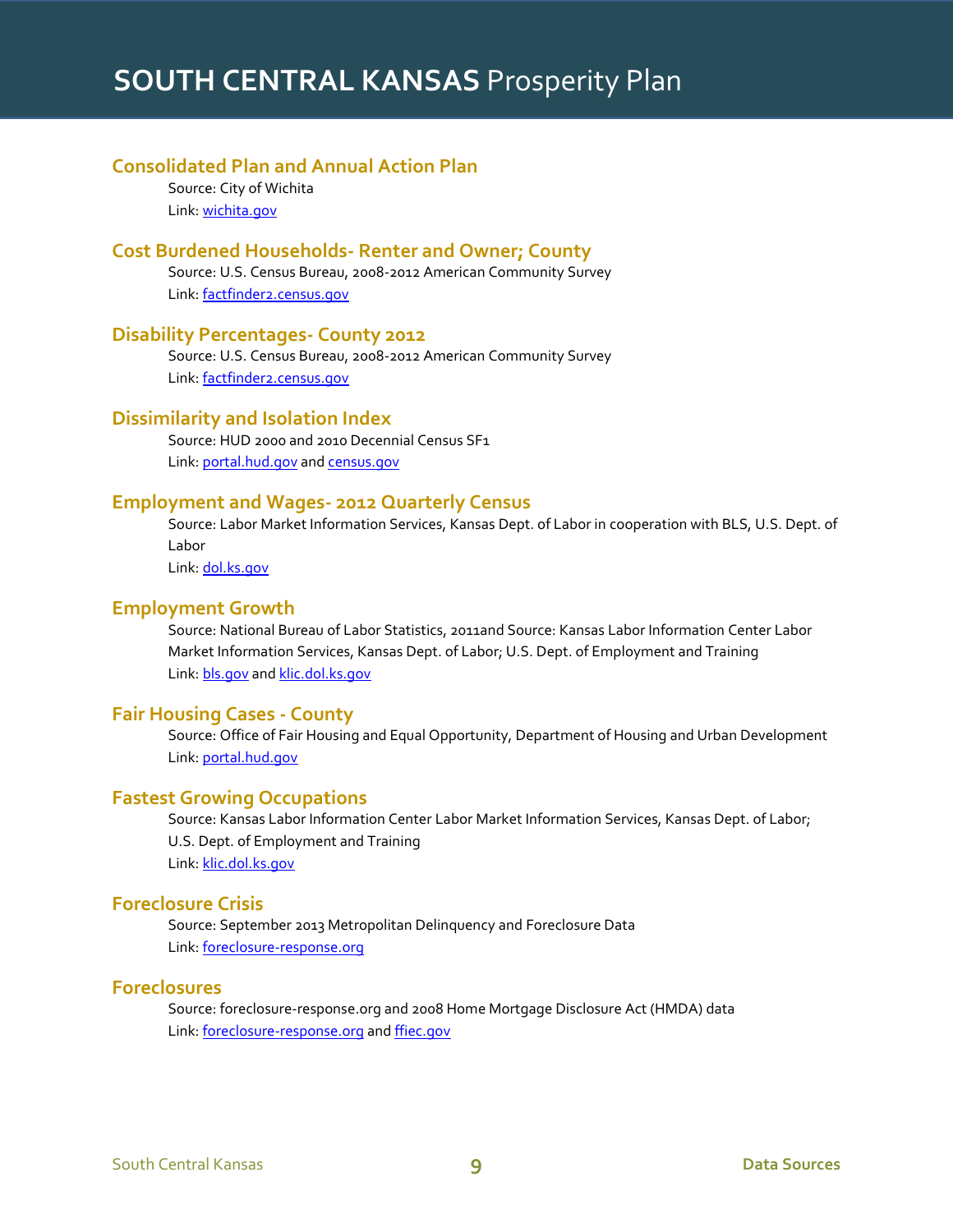# <span id="page-10-0"></span>**Habitat for Humanity**

Source: Wichita Habitat for Humanity Link[: wichitahabitat.org](http://www.wichitahabitat.org/)

#### <span id="page-10-1"></span>**High Cost Loans**

Source: 2004-2006 and 2010 Home Mortgage Disclosure Act (HDMA) data Link[: ffiec.gov](http://www.ffiec.gov/hmda/hmdaproducts.htm)

#### <span id="page-10-2"></span>**Home Value - County**

Source: U.S. Census Bureau, 2008-2012 American Community Survey Link[: factfinder2.census.gov](http://factfinder2.census.gov/faces/nav/jsf/pages/searchresults.xhtml?refresh=t#none)

# <span id="page-10-3"></span>**Housing Needs Assessment**

Source: City of Hutchinson Link: [hutchgov.com](http://www.hutchgov.com/egov/docs/1244669490_78186.pdf)

# <span id="page-10-4"></span>**Housing Occupancy - County**

Source: U.S. Census Bureau, 2008-2012 American Community Survey Link[: factfinder2.census.gov](http://factfinder2.census.gov/faces/nav/jsf/pages/searchresults.xhtml?refresh=t)

# <span id="page-10-5"></span>**Housing Problems**

Source: Comprehensive Housing Affordability Strategy (CHAS) 2006 – 2010 Link[: huduser.org](http://www.huduser.org/portal/datasets/cp.html)

# <span id="page-10-6"></span>**Housing-related Legal Cases**

Source: Kansas Legal Services Link[: kansaslegalservices.org](http://www.kansaslegalservices.org/node/908/kansas-legal-services-annual-reports)

#### <span id="page-10-7"></span>**Housing Stock - County**

Source: U.S. Census Bureau, 2008-2012 American Community Survey Link[: factfinder2.census.gov](http://factfinder2.census.gov/faces/nav/jsf/pages/searchresults.xhtml?refresh=t)

# <span id="page-10-8"></span>**Household Type**

Source: U.S. Census Bureau-Families and Living Arrangements Link[: census.gov](http://www.census.gov/hhes/families/)

#### <span id="page-10-9"></span>**Housing Units and Mix - County 2012**

Source: U.S. Census Bureau, 2008-2012 American Community Survey Link[: factfinder2.census.gov](http://factfinder2.census.gov/faces/nav/jsf/pages/searchresults.xhtml?refresh=t#none)

#### <span id="page-10-10"></span>**Human Rights Commission**

Source: Kansas Human Rights Commission Annual Report Fiscal Year July 1, 2012-June 30, 2013 Link[: khrc.net](http://www.khrc.net/pdf/AR2013.pdf)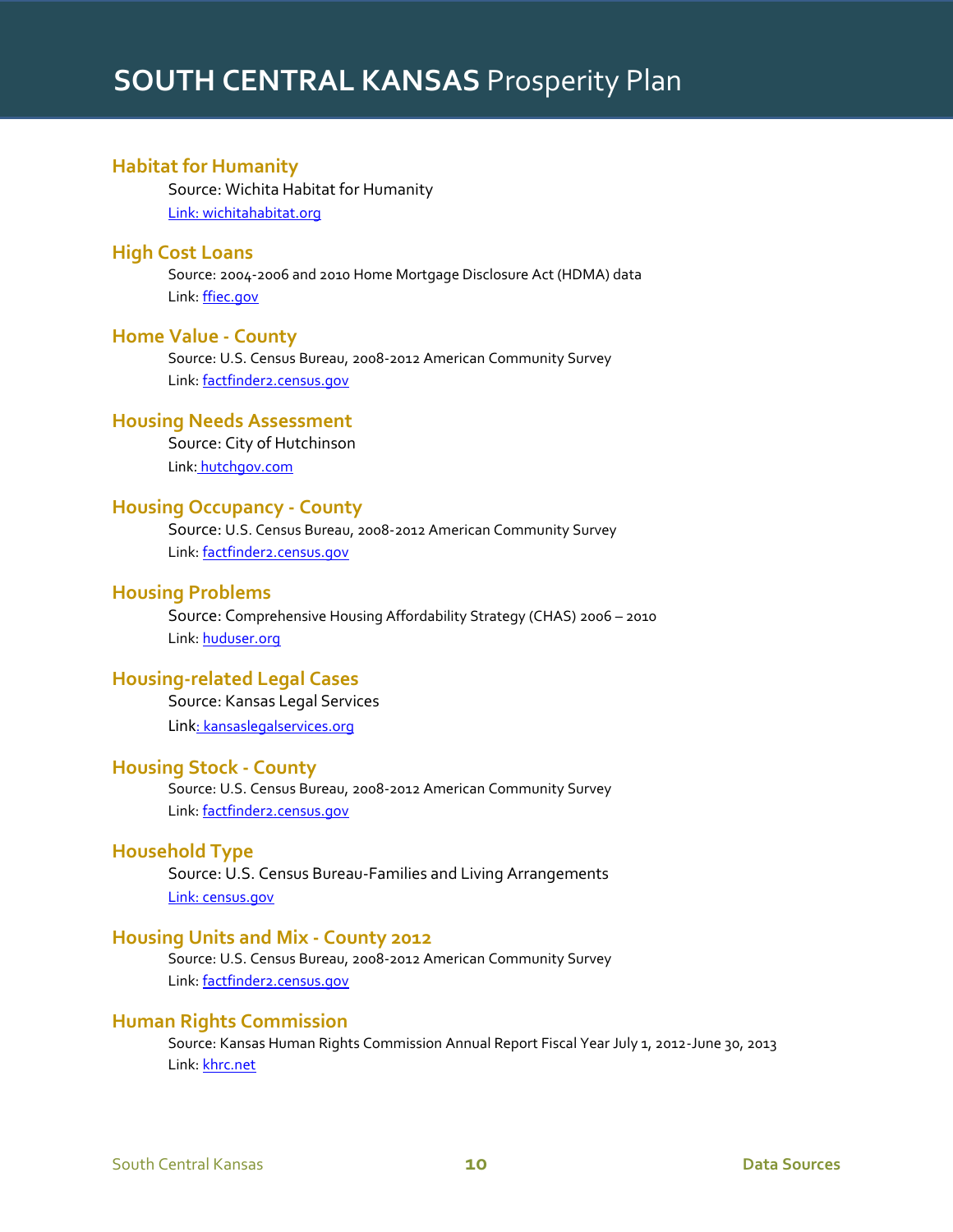### <span id="page-11-0"></span>**Individual Poverty Rate - County 2012**

Source: U.S. Census Bureau Small Area Income and Poverty Estimates, 2012 Link[: census.gov](http://www.census.gov/did/www/saipe/)

#### <span id="page-11-1"></span>**Industry Mix-2010**

Source: U.S. Census Bureau, 2008-2010 American Community Survey 3-Year Estimates Link[: factfinder2.census.gov](http://factfinder2.census.gov/faces/nav/jsf/pages/searchresults.xhtml?refresh=t)

# <span id="page-11-2"></span>**Loan Denial Rate- Race and County**

Source: 2010 Home Mortgage Disclosure Act (HMDA) data Link[: ffiec.gov](http://www.ffiec.gov/hmdaadwebreport/aggwelcome.aspx)

# <span id="page-11-3"></span>**Manufacturing Job Statistics**

Source: Center for Economic Development and Business Research (CEDBR), Wichita State University Economic Outlook Conference 2013 Link[: cedbr.org](http://www.cedbr.org/index.php?option=com_content&view=article&id=748&Itemid=373)

#### <span id="page-11-4"></span>**Median Age - City and County 2010**

Source: U.S. Census 2010 Census Summary File 1 Link[: census.gov/2010census](http://www.census.gov/2010census/news/press-kits/summary-file-1.html)

# <span id="page-11-5"></span>**Median Income - County 2012**

Source: U.S. Census Bureau, 2008-2012 American Community Survey Link[: factfinder2.census.gov](http://factfinder2.census.gov/faces/nav/jsf/pages/searchresults.xhtml?refresh=t)

# <span id="page-11-6"></span>**Neighborhood Racial Segregation**

Source: Economic Consequences of Segregation, Racial Segregation as a Cause of Systematic Economic Disadvantage

Link[: umich.edu](http://www.umich.edu/~lawrace/consequences.htm)

*and*

Source: Residential Segregation, Spatial Mismatch and Economic Growth across US Metropolitan Areas, Huiping Li, Harrison Campbell, Steven Fernandez, and Huiping Li Link[: usj.sagepub.com](http://usj.sagepub.com/content/early/2013/03/01/0042098013477697)

# <span id="page-11-7"></span>**Opportunity Indicators**

Source: HUD Link[: portal.hud.gov](http://portal.hud.gov/hudportal/HUD)

#### <span id="page-11-8"></span>**Overcrowding**

Source: Comprehensive Housing Affordability Strategy (CHAS) 2006 – 2010 Link[: huduser.org](http://www.huduser.org/portal/datasets/cp/CHAS/bg_chas.html)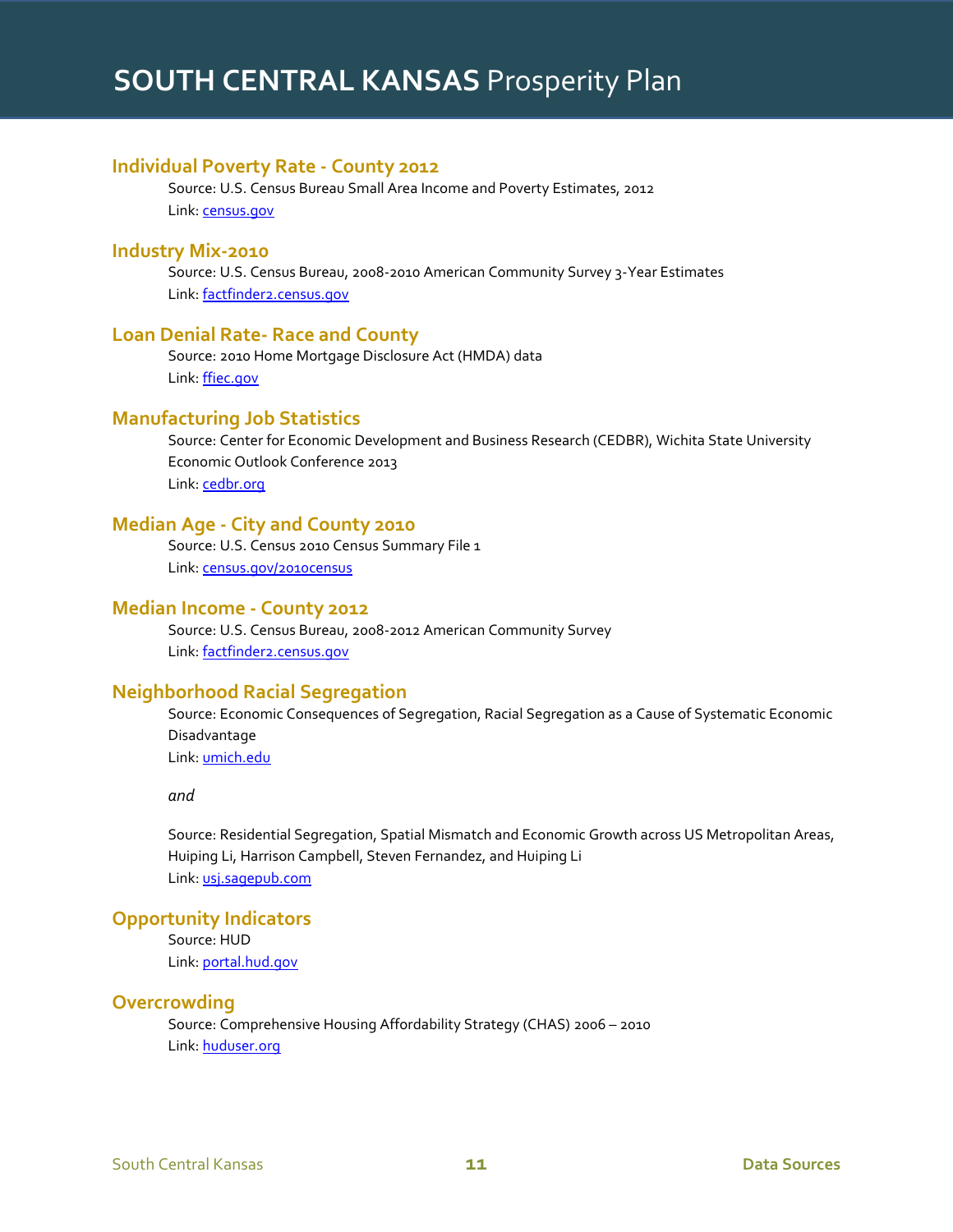# <span id="page-12-0"></span>**Percent Population Change- County 2000-2013**

Source: U.S. Census American FactFinder Link[: American FactFinder.htm](http://factfinder2.census.gov/faces/nav/jsf/pages/index.xhtml)

# <span id="page-12-1"></span>**Percentage of Affordable Housing Units**

Source: 2006-10 Comprehensive Housing Affordability Strategy (CHAS) and HUD Consolidated Plan and Continuum of Care Planning Tool Link[: huduser.org](http://www.huduser.org/portal/datasets/cp.html) and [hudexchange.info](https://www.hudexchange.info/resource/2129/cpd-maps-consolidated-plan-and-continuum-of-care-planning-tool/)

# <span id="page-12-2"></span>**Percentage of Population with Bachelor's Degree or Higher**

Source: U.S. Census Bureau, 2008-2012 American Community Survey, 3-Year Estimate Link[: factfinder2.census.gov](http://factfinder2.census.gov/faces/nav/jsf/pages/searchresults.xhtml?refresh=t)

# <span id="page-12-3"></span>**Population Estimates - City and County (Historic and Current)**

Source: U.S. Census American FactFinder Link[: American FactFinder.htm](http://factfinder2.census.gov/faces/nav/jsf/pages/index.xhtml)

#### <span id="page-12-4"></span>**Population Projections and Growth- County 2010-2040**

Source: Wichita State University, Center for Economic Development and Business Research Link[: cedbr.org](http://cedbr.org/index.php?option=com_content&view=article&id=563&Itemid=220)

# <span id="page-12-5"></span>**Projected Job Growth by Education**

Source: Kansas Labor Information Center Labor Market Information Services, Kansas Dept. of Labor; U.S. Dept. of Employment and Training Link[: klic.dol.ks.gov](https://klic.dol.ks.gov/gsipub/index.asp?docid=442)

# <span id="page-12-6"></span>**Race Composition and Percent Change- County**

Source: U.S. Census Bureau, 2008-2012 American Community Survey Link[: factfinder2.census.gov](http://factfinder2.census.gov/faces/nav/jsf/pages/searchresults.xhtml?refresh=t)

# <span id="page-12-7"></span>**Racially Concentrated Area of Poverty**

Source: HUD and U.S. census Tracts 20173000100; 20173000800; 20173000900; 20173001800; and 20173003700 Link[: census.gov](http://www.census.gov/geo/maps-data/maps/2010ref/st20_tract.html)

# <span id="page-12-8"></span>**RCAP Indicators**

Source: Kansas Health Matters Link[: kansashealthmatters.org](http://www.kansashealthmatters.org/index.php)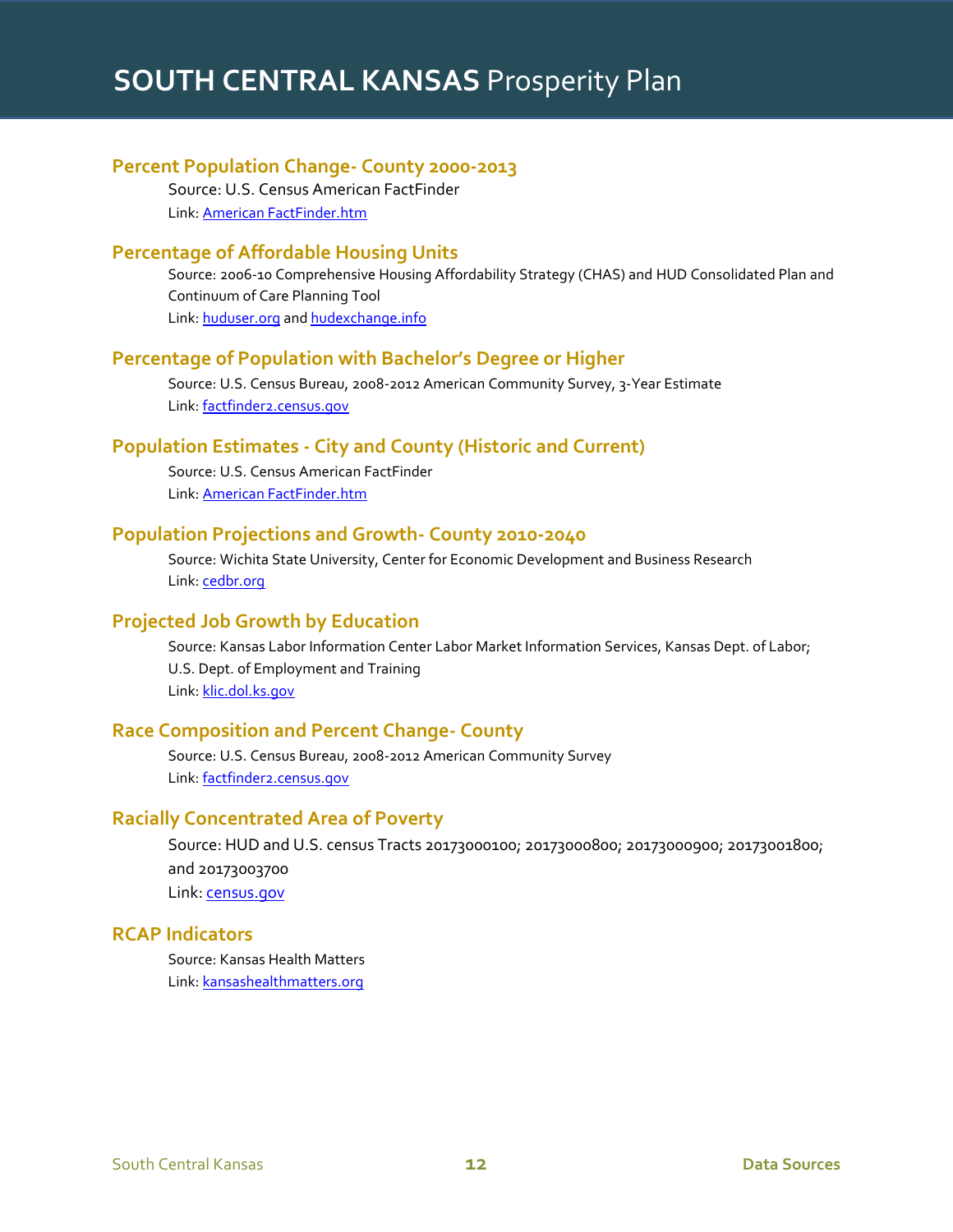# <span id="page-13-0"></span>**Rent- County 2012**

Source: U.S. Census Bureau, 2008-2012 American Community Survey Link[: factfinder2.census.gov](http://factfinder2.census.gov/faces/nav/jsf/pages/searchresults.xhtml?refresh=t)

#### <span id="page-13-1"></span>**Single and Multi- Family Building Permits- County**

Source: U.S. Census Building Permits Survey Link[: census.gov](http://www.census.gov/construction/bps/)

# <span id="page-13-2"></span>**Vacancy Rates**

Source: Eric S. Belsky, Rental Vacancy Rates: A Policy Primer, Housing Policy Debate, Volume 3, Issue 3 Link[: knowledgeplex.org](http://content.knowledgeplex.org/kp2/img/cache/kp/2627.pdf)

# <span id="page-13-3"></span>**Wichita Housing Authority**

Source: City of Wichita Link[: wichita.gov](http://www.wichita.gov/Government/Departments/Housing/Pages/PublicHousing.aspx)

#### <span id="page-13-4"></span>**Wichita Metropolitan Statistical Area Employment**

Source: Center for Economic Development and Business Research, Measuring Economic Diversity- Four-Year Comparison, 2009-2012 Link[: cedbr.org](http://www.cedbr.org/index.php?option=com_content&view=featured&Itemid=238)

# <span id="page-13-5"></span>**WORKFORCE AND BUSINESS DEVELOPMENT**

#### <span id="page-13-6"></span>**Economic Impact of Clusters**

Source: IMPLAN Link: N/A (proprietary)

# <span id="page-13-7"></span>**Education - Counties (Historic)**

Source: U.S. Census American FactFinder Link[: American FactFinder.htm](file:///C:/Users/drakel/Documents/American%20FactFinder.htm)

# <span id="page-13-8"></span>**Employment by Industry - County, MSA, and State (Historic and Current)**

Source: Quarterly Workforce Indicators Link[: qwiexplorer.ces.census.gov](http://qwiexplorer.ces.census.gov/)

#### <span id="page-13-9"></span>**Employment Projections**

Source: Kansas Department of Labor, Labor Market Information Services Link[: klic.dol.ks.gov](https://klic.dol.ks.gov/gsipub/index.asp?docid=442)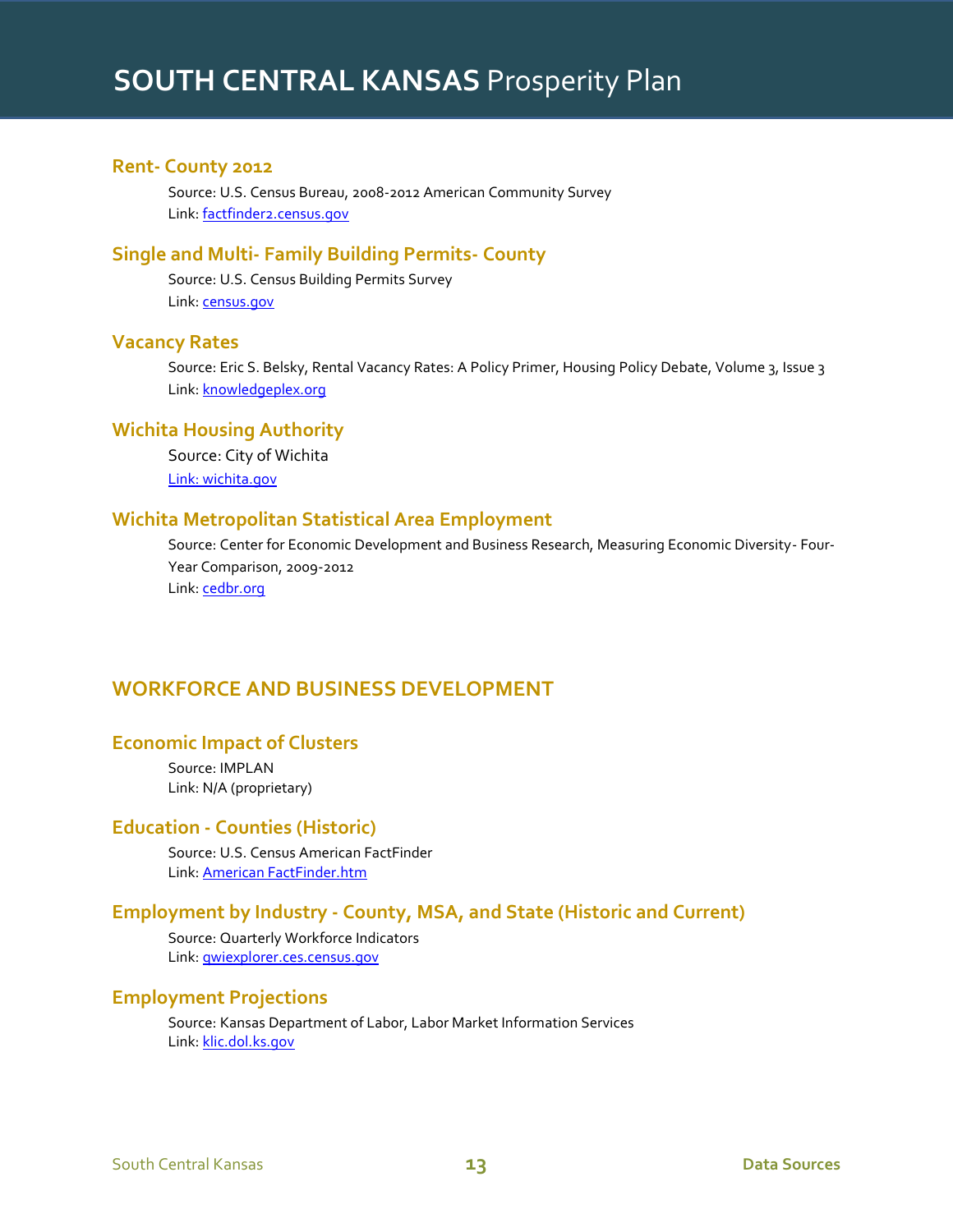# <span id="page-14-0"></span>**Exports -Metropolitan Areas**

Source: US Dept. of Commerce, International Trade Administration, Metropolitan Export Series Database Link[: tse.export.gov/metro](http://tse.export.gov/metro/SelectReports.aspx?DATA=Metro)

<span id="page-14-1"></span>**Exports - National** 

Source: US Dept. of Commerce, International Trade Administration, TradeStats Express Link[: tse.export.gov/TSE/](http://tse.export.gov/TSE/TSEReports.aspx?DATA=NTD)

#### <span id="page-14-2"></span>**Gross Metropolitan Product**

Source: Bureau of Economic Analysis Link[: bea.gov](http://www.bea.gov/iTable/iTable.cfm?reqid=70&step=1&isuri=1&acrdn=2#reqid=70&step=1&isuri=1&acrdn=2)

#### <span id="page-14-3"></span>**Living Wage**

Source: Massachusetts Institute of Technology Living Wage Calculator Link[: livingwage.mit.edu](http://livingwage.mit.edu/states/20/locations)

# <span id="page-14-4"></span>**Major Employers**

Source: ESRI Business Analyst, Dunn & Bradstreet Link: N/A (proprietary)

# <span id="page-14-5"></span>**Manufacturing Jobs-National**

Source: Bureau of Labor Statistics Current Employment Statistics Link[: bls.gov/emp](http://www.bls.gov/emp/#tables)

# <span id="page-14-6"></span>**Median Income - County (Historic and Current)**

Source: U.S. Census American FactFinder Link[: American FactFinder.htm](file:///C:/Users/drakel/Documents/American%20FactFinder.htm)

# <span id="page-14-7"></span>**Migration by Age - Counties**

Sources: U.S. Census; University of Wisconsin-Madison Center for Demography and Ecology Link[: netmigration.wisc.edu](http://www.netmigration.wisc.edu/about.php)

#### <span id="page-14-8"></span>**Poverty Rate**

Source: U.S. Census Small Area Income and Poverty Estimates Link[: American FactFinder.htm](file:///C:/Users/drakel/Documents/American%20FactFinder.htm)

# <span id="page-14-9"></span>**Share of General Aviation Aircraft Manufactured in Kansas**

Source: Kansas Department of Commerce Link[: kansascommerce.com](http://www.kansascommerce.com/index.aspx?NID=469)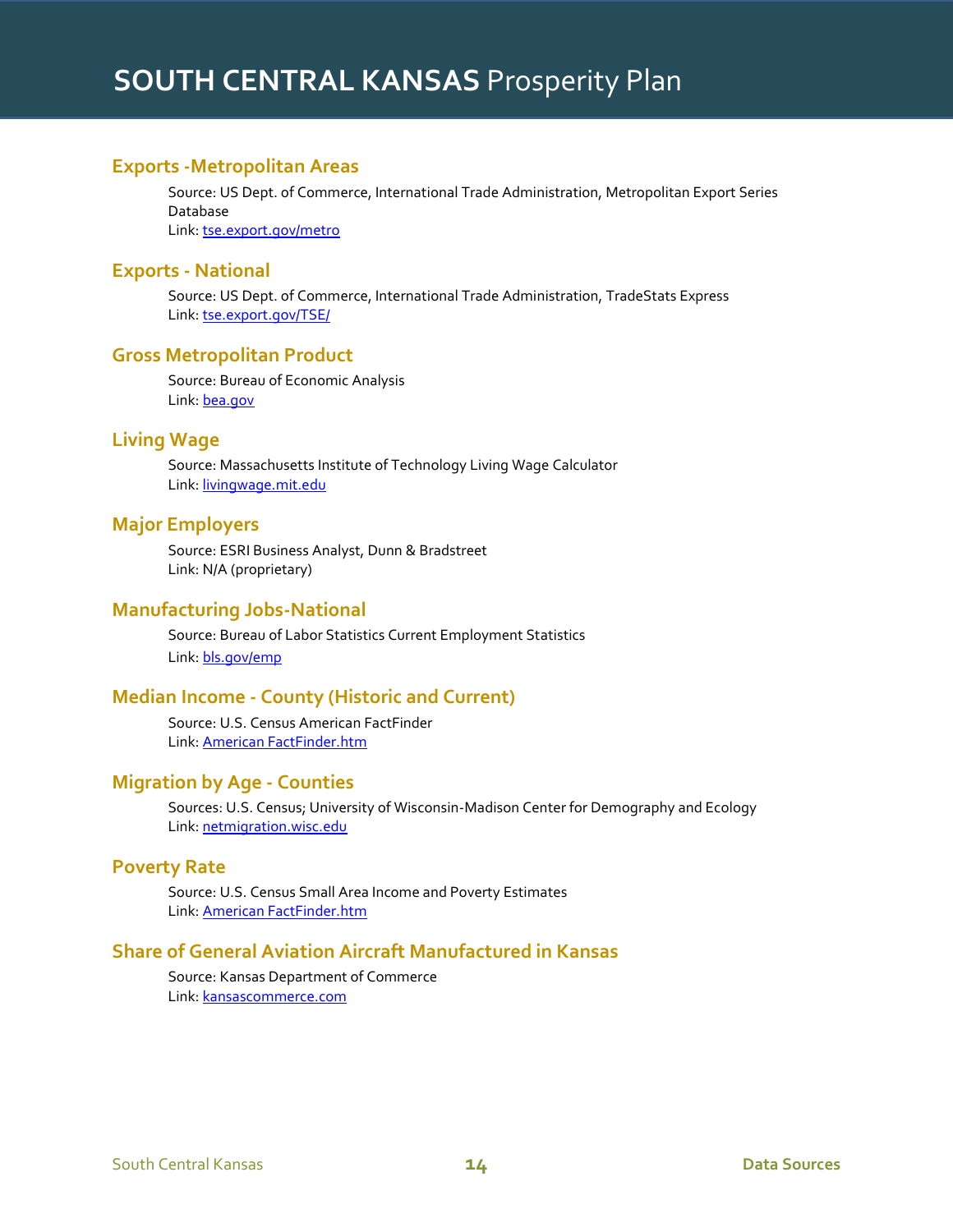# <span id="page-15-0"></span>**Small Business Survey Rankings – City and State**

Source: Thumbtack Link[: Thumbtack.com](http://www.thumbtack.com/ks/#/2013/1)

# <span id="page-15-1"></span>**State Liability Systems Study**

Source: U.S. Chamber Institute for Legal Reform Link[: instituteforlegalreform.com](http://www.instituteforlegalreform.com/states/kansas)

# <span id="page-15-2"></span>**Top 10 Pro-Business States**

Source: Pollina Corporate Real Estate Link[: pollina.com](http://www.pollina.com/top10probusiness.html)

# <span id="page-15-3"></span>**Unemployment**

Source: Bureau of Labor Statistics, Local Area Unemployment Statistics Link[: bls.gov/lau](http://data.bls.gov/pdq/querytool.jsp?survey=la)

# <span id="page-15-4"></span>**U.S. Economic Freedom Index**

Source: Pacific Research Institute Link[: pacificresearch.org](http://www.pacificresearch.org/docLib/20080909_Economic_Freedom_Index_2008.pdf)

# <span id="page-15-5"></span>**BUILT ENVIRONMENT**

# <span id="page-15-6"></span>**Housing Affordability, Stock, and Low-Income Housing Demand**

Source: See Fair Housing Equity Assessment section

#### <span id="page-15-7"></span>**Population and Age Estimates - County (Historic and Current)**

Source: U.S. Census American FactFinder Link[: American FactFinder.htm](file:///C:/Users/drakel/Documents/American%20FactFinder.htm)

#### <span id="page-15-8"></span>**Population Forecast Growth Rate**

Source: 2013 South Central Kansas State of the Region Report Link[: thinktomorrowtoday.org](http://www.thinktomorrowtoday.org/media/files/congress/SCK_State_of_the_Region_Report_12_10_13.pdf)

# <span id="page-15-9"></span>**Racially Concentrated Areas of Poverty**

Source: Fair Housing Equity Assessment section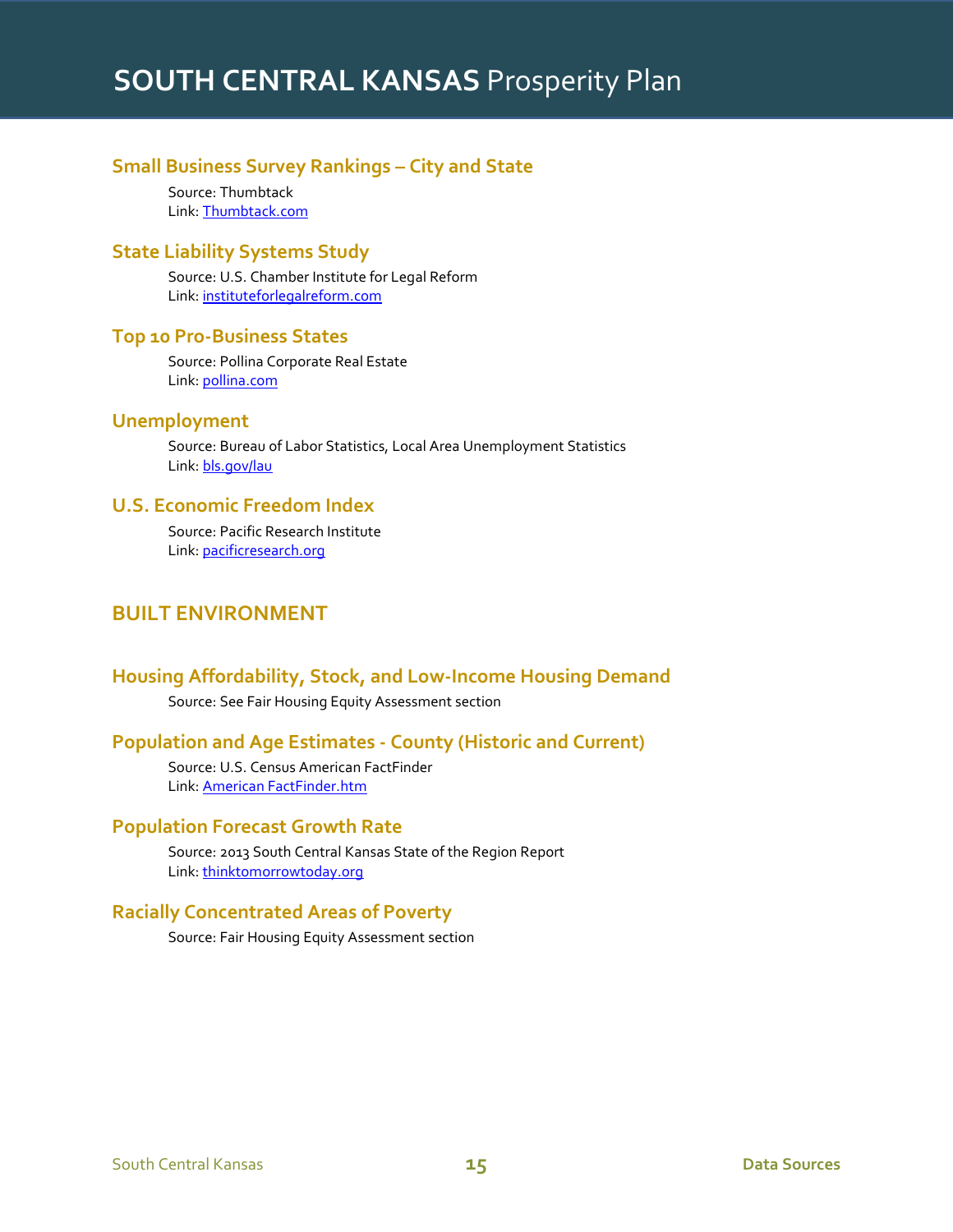# <span id="page-16-0"></span>**TRANSPORTATION**

# <span id="page-16-1"></span>**Daily Commute- County to County**

Source: U.S. Census Bureau Link[: census.gov](http://www.census.gov/population/metro/data/other.html)

# <span id="page-16-2"></span>**Health Impact Assessment**

Source: Kansas Health Institute, University of Kansas School of Medicine- Wichita and Wichita State University Link[: khi.org](http://www.khi.org/news/hia/)

# <span id="page-16-3"></span>**Road Condition**

Source: Federal Highway Administration and American Society of Civil Engineers Link[: fhwa.dot.gov](http://www.fhwa.dot.gov/asset/pubs.cfm) and [infrastructurereportcard.org](http://www.infrastructurereportcard.org/grades/)

# <span id="page-16-4"></span>**Transportation Affordability**

Source: The Housing-Transportation Affordability Index (H+T) Link[: htaindex.cnt.org](http://htaindex.cnt.org/map/)

# <span id="page-16-5"></span>**Transportation Maintenance**

Source: American Association of State Highway and Transportation Officials Link[: transportation.org](http://www.transportation.org/Pages/Default.aspx)

# <span id="page-16-7"></span><span id="page-16-6"></span>**WATER Drinking Water Infrastructure**

Source: American Society of Civil Engineers Infrastructure Report Card Link[: infrastructurereportcard.org](http://www.infrastructurereportcard.org/kansas/kansas-overview/)

# <span id="page-16-8"></span>**Drought Status**

Source: Kansas Water Office Link[: kwo.org](http://www.kwo.org/reports_publications/Drought.htm)

#### <span id="page-16-10"></span><span id="page-16-9"></span>**Infrastructure Assessment**

Source: Wichita State University- Hugo Wall School of Urban and Public Affairs Link[: wichita.gov](http://www.wichita.gov/Government/Departments/Planning/PlanningDocument/Nov%202012%20WSU%20Infrastructure%20Report.pdf)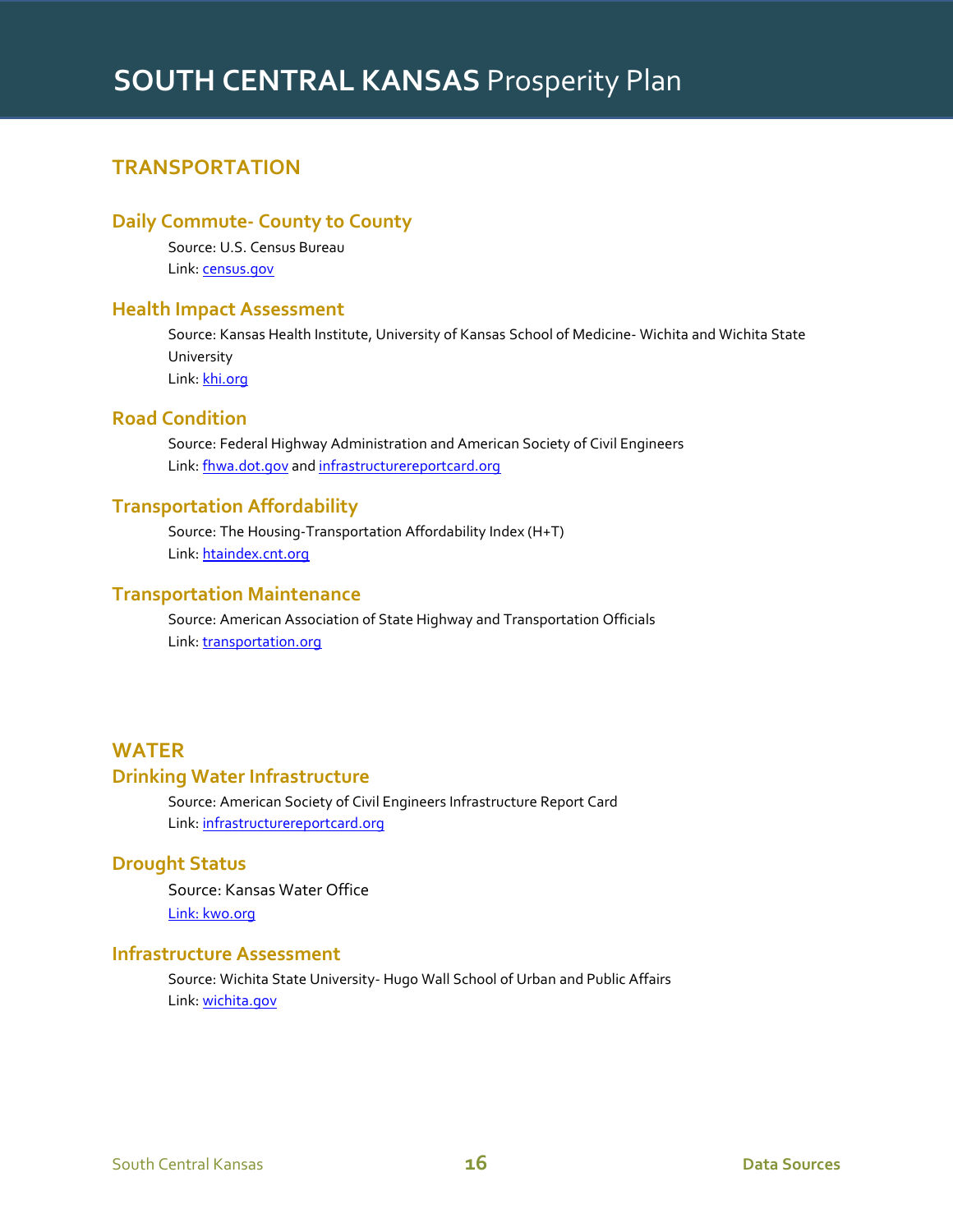# **Population Projection - 2040**

Source: Wichita State University- Center for Economic Development and Business Research Link: [cedbr.org](http://www.cedbr.org/index.php?option=com_content&view=article&id=563&Itemid=220)

# <span id="page-17-0"></span>**Regional Water Use**

Source: U.S. Geological Survey Link[: water.usgs.gov](http://water.usgs.gov/edu/wateruse.html)

# <span id="page-17-1"></span>**NATURAL RESOURCES**

# <span id="page-17-2"></span>**Air Quality Monitoring**

Source: City of Wichita Link[: wichita.gov](http://www.wichita.gov/Government/Departments/PWU/Pages/AirQuality.aspx)

# <span id="page-17-3"></span>**Coca Cola Rain Garden**

Source: EcoGro Link[: ecogro.advancedmulching.com](http://ecogro.advancedmulching.com/sites/default/files/ecogro/pdfs/Wichita%20Rain%20Garden%20Project%20Profile.pdf)

# <span id="page-17-4"></span>**Environmental Quality Incentives Program**

Source: NRCS Link[: nrcs.usda.gov](http://www.nrcs.usda.gov/wps/portal/nrcs/main/national/programs/financial/eqip/)

# <span id="page-17-5"></span>**Flood Hazard**

Source: USGS- Kansas Water Science Center Link[: ks.water.usgs.gov](http://ks.water.usgs.gov/ks-flood)

# <span id="page-17-6"></span>**Hazard Preparedness**

Source: FEMA Hazard Mitigation Assistance Link[: fema.gov](http://www.fema.gov/hazard-mitigation-assistance)

# <span id="page-17-7"></span>**Key Habitats**

Source: Kansas Comprehensive Wildlife Conservation Plan Link[: kdwpt.state.ks.us](http://kdwpt.state.ks.us/news/Services/Kansas-CWCP/Kansas-CWCP)

# <span id="page-17-8"></span>**Ozone Advance Program**

Source: U.S. EPA Link[: epa.gov](http://www.epa.gov/ozoneadvance/)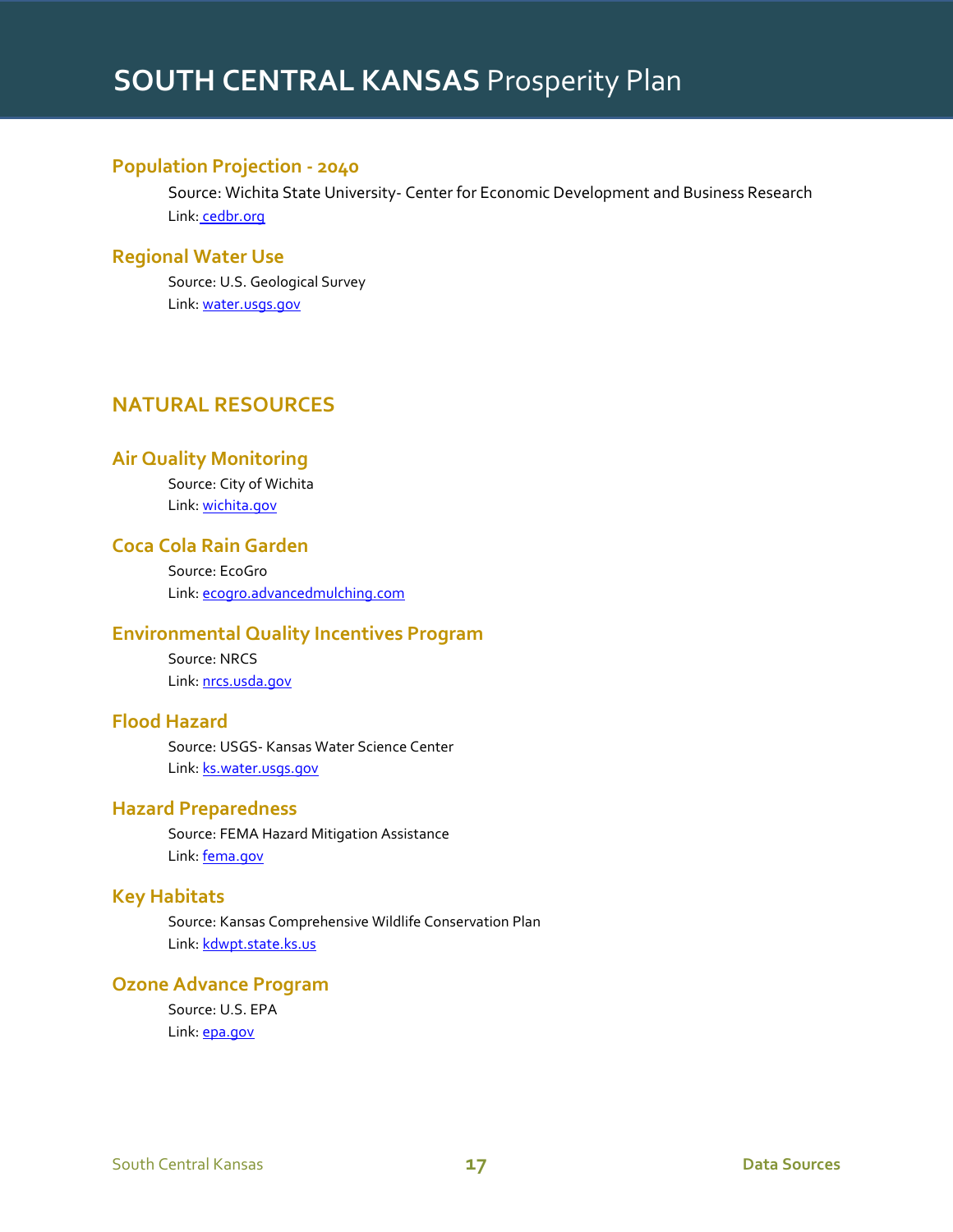# <span id="page-18-0"></span>**Riparian Buffer Ordinance**

Source: Passaic River Coalition and New Jersey Department of Environmental Protection Link[: state.nj.us](http://www.state.nj.us/dep/watershedmgt/DOCS/pdfs/StreamBufferOrdinance.pdf)

### <span id="page-18-1"></span>**Solid Waste Management**

Source: Kansas Department of Health and Environment Link[: kdheks.gov](http://www.kdheks.gov/waste/)

# <span id="page-18-2"></span>**Stormwater Permit**

Source: Kansas Industrial Programs Section Stormwater Program Link[: kdheks.gov](http://www.kdheks.gov/stormwater/index.html)

# <span id="page-18-3"></span>**Stormwater Phase II Final Rule**

Source: U.S. EPA Link[: water.epa.gov](http://water.epa.gov/polwaste/npdes/stormwater/Stormwater-Phase-II-Final-Rule-Fact-Sheet-Series.cfm)

# <span id="page-18-4"></span>**Stream Buffer Zones**

Source: City of Lincoln, Nebraska Link[: lincoln.ne.gov](http://www.lincoln.ne.gov/CITY/pworks/watrshed/mfptf/meetings/2002/111902/afms/pdf/section4/section4-1-3.pdf)

# <span id="page-18-5"></span>**Threatened and Endangered Species**

Source: Kansas Department of Wildlife, Parks and Tourism Link[: kdwpt.state.ks.us](http://kdwpt.state.ks.us/Services/Threatened-and-Endangered-Wildlife)

# <span id="page-18-6"></span>**Watershed Restoration and Protection Strategy**

Source: Kansas WRAPS Link[: kswraps.org](http://www.kswraps.org/)

# <span id="page-18-7"></span>**Water Quality Issues**

<span id="page-18-8"></span>Source: Kansas Water Plan Link[: kwo.org](http://www.kwo.org/Kansas_Water_Plan/Kansas_Water_Plan.htm)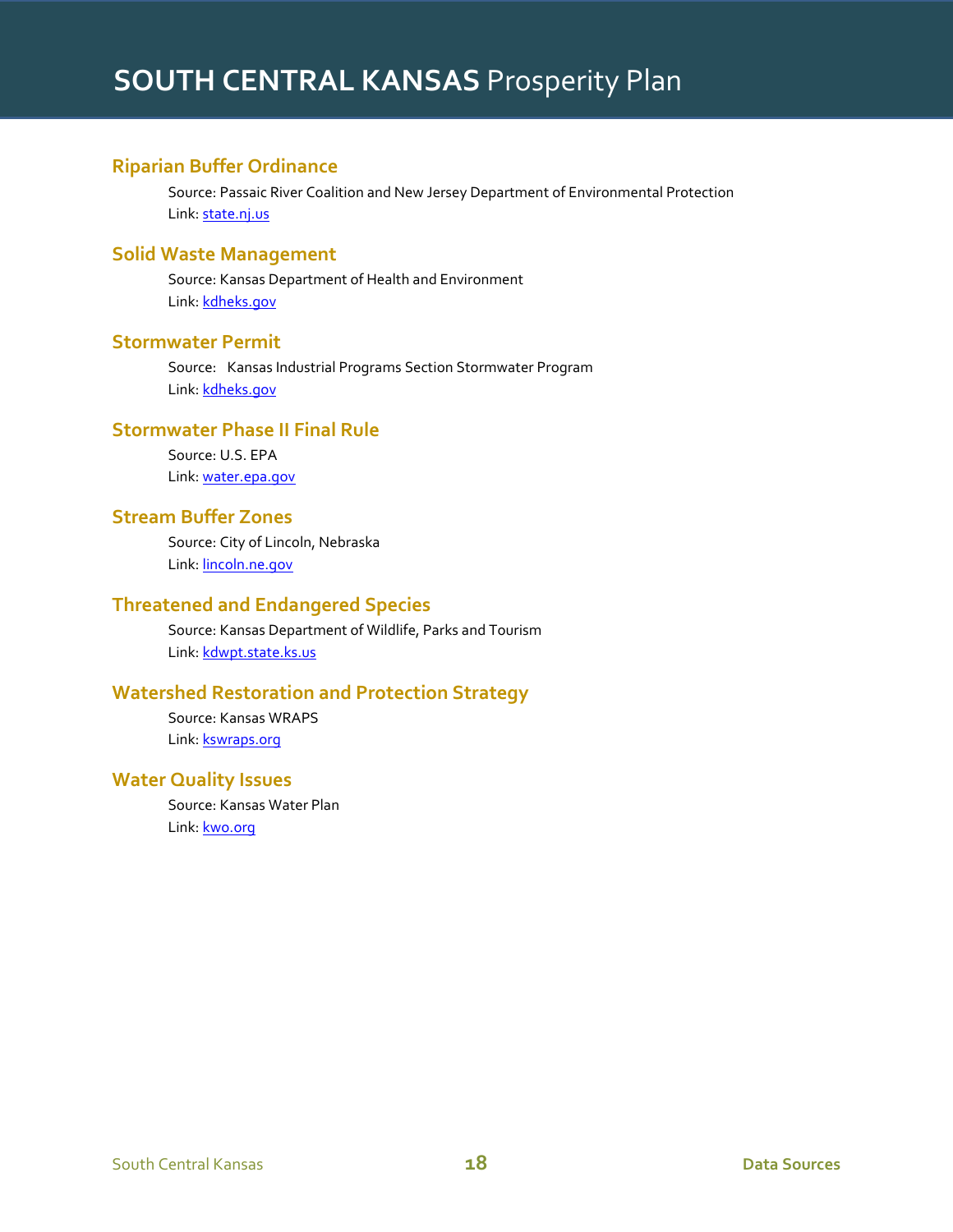# **HEALTHY COMMUNITY DESIGN**

# <span id="page-19-0"></span>**Access to Healthy Food**

Source: Kansas Community Gardens Link[: kansascommunitygardens.org](http://www.kansascommunitygardens.org/)

### <span id="page-19-1"></span>**Access to Healthy Food-County**

Source: Kansas Health Matters Link[: kansashealthmatters.org](http://www.kansashealthmatters.org/modules.php?op=modload&name=NS-Indicator&file=indicator&iid=11070691)

# <span id="page-19-2"></span>**ACE Program**

Source: Kansas Department of Health and Environment Link[: kdheks.gov](http://www.kdheks.gov/tobacco/ACE.htm)

# <span id="page-19-3"></span>**Best Practices for Comprehensive Tobacco Control Programs**

Source: Center for Disease Control and Prevention Link[: cdc.gov](http://www.cdc.gov/tobacco/stateandcommunity/best_practices/index.htm)

# <span id="page-19-4"></span>**Chronic Disease Risk Reduction Grant**

Source: Kansas Department of Health and Environment Link: [kdheks.gov](http://www.kdheks.gov/doc_lib/ChronicDiseaseRiskReductionRpts.html)

# <span id="page-19-5"></span>**Heath Rankings - County**

Source: County Health Rankings & Roadmaps Link[: countyhealthrankings.org](http://www.countyhealthrankings.org/)

### <span id="page-19-6"></span>**Kansas Health Impact Assessment**

Source: The Kansas Health Institute, University of Kansas School of Medicine – Wichita, and Wichita State University Link[: khi.org](http://www.khi.org/news/hia/)

#### <span id="page-19-7"></span>**Obesity and Inactivity- County**

Source: County Health Ranking & Roadmaps Link[: countyhealthrankings.org](http://www.countyhealthrankings.org/)

### <span id="page-19-8"></span>**Recreational Facilities**

<span id="page-19-9"></span>Source: 2013 County Health Rankings Link[: countyhealthrankings.org](http://www.countyhealthrankings.org/)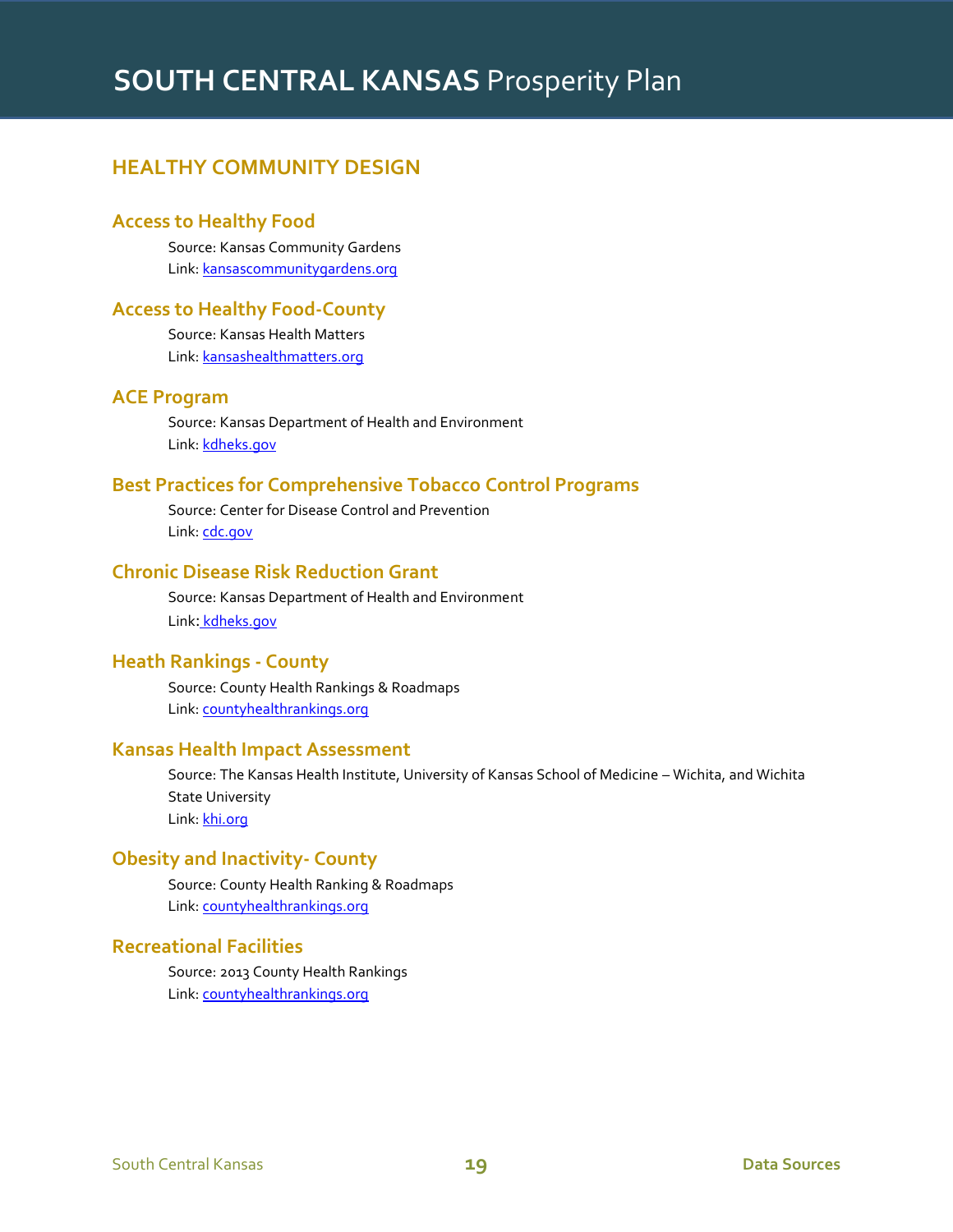# **Tobacco Use**

<span id="page-20-0"></span>Source: County Health Rankings & Roadmaps Link[: countyhealthrankings.org](http://www.countyhealthrankings.org/)

# **ASSET MAP**

# <span id="page-20-1"></span>**Aerospace/Aviation Industry Statistics**

Source: ESRI Business Analyst, Dunn & Bradstreet Link: Proprietary

# <span id="page-20-2"></span>**Cost of Living - Wichita**

Source: Council for Community and Economic Research, ACCRA Cost of Living Index Link: Proprietary

# <span id="page-20-3"></span>**Employees by Industry**

Source: U.S. Census, Quarterly Workforce Indicators Link[: qwiexplorer.ces.census.gov](http://qwiexplorer.ces.census.gov/)

#### <span id="page-20-4"></span>**Engineering Industry Statistics**

Source: ESRI Business Analyst, Dunn & Bradstreet Link: Proprietary

# <span id="page-20-5"></span>**Exports-State**

Source: U.S. Department of Commerce, International Trade Administration Link[: tse.export.gov](http://tse.export.gov/metro/SelectReports.aspx?DATA=Metro)

# <span id="page-20-6"></span>**Debt per Capita**

Source: 2013 County Financial Statements and Independent Auditor Reports, ACS 2012 1-year estimates (Butler, Sedgwick County population), ACS 2010-2012 3-year estimates (Harvey, Reno, Sumner Counties) Link[: American FactFinder.htm](http://factfinder2.census.gov/faces/nav/jsf/pages/index.xhtml)

#### <span id="page-20-7"></span>**Higher Education Institutions- South Central Kansas**

Source: ESRI Business Analyst, Dunn & Bradstreet Link: Proprietary

# <span id="page-20-8"></span>**Industry Economic Output-Regional**

<span id="page-20-9"></span>Source: U.S. Bureau of Economic Analysis Link: **bea.gov** (adjusted for inflation by the [Consumer Price Index\)](http://www.bls.gov/cpi/)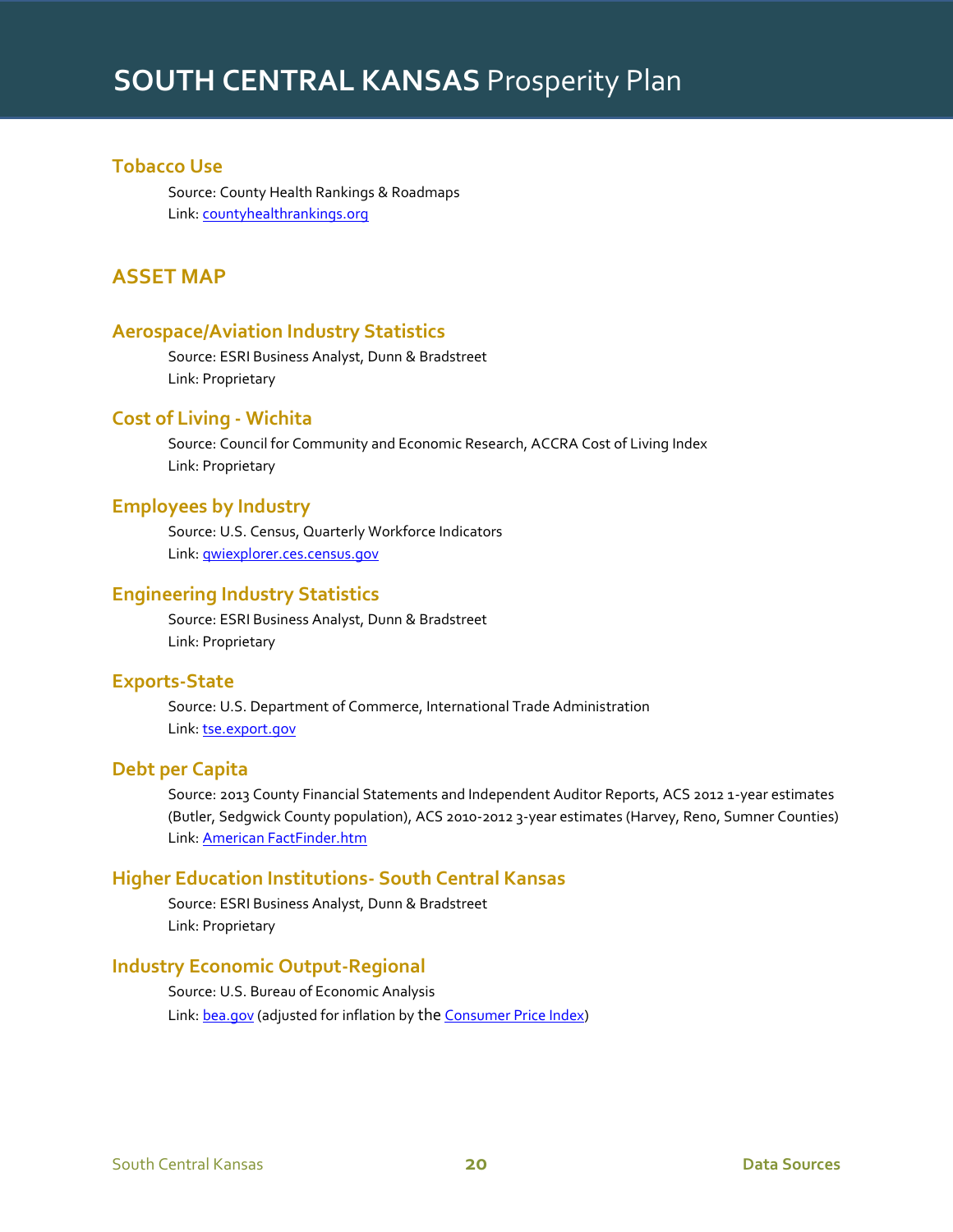# **Inventory and Market**

Source: Costar Link: Proprietary

# <span id="page-21-0"></span>**Largest Employers by County-Regional**

Source: ESRI Business Analyst, Dunn & Bradstreet Link: Proprietary

# <span id="page-21-1"></span>**Location Quotients**

Source: Bureau of Labor Statistics, Quarterly Census of Employment and Wages Link[: bls.gov](http://data.bls.gov/location_quotient/ControllerServlet)

# <span id="page-21-2"></span>**Median Sales Price- Single-Family Homes**

Source: National Association of Realtors Link[: realtor.org](http://www.realtor.org/topics/metropolitan-median-area-prices-and-affordability/data)

#### <span id="page-21-3"></span>**Monthly Earnings- Industry**

Source: U.S. Census Quarterly Workforce Indicators Link: **qwiexplorer.ces.census.gov** \*select the indicator and group by industry sector

#### <span id="page-21-4"></span>**Municipal Bond Rating- Cities and Counties**

Source: Moody's Investor Service. Rating Symbols and Definitions, August 2014 Link[: moodys.com](https://www.moodys.com/page/lookuparating.aspx)

# <span id="page-21-5"></span>**Municipal Bond Rating- Definitions**

Source: Moody's Investor Service. Rating Symbols and Definitions, August 2014 Link[: moodys.com](https://www.moodys.com/researchdocumentcontentpage.aspx?docid=PBC_79004)

# <span id="page-21-6"></span>**Patent Activity- Wichita**

Source: Strumsky Patent Database, The Brookings Institution Link[: cedbr.org](http://www.pandora.com/station/play/2068466038201367777)

### <span id="page-21-7"></span>**Percent Entrepreneurship-MSA**

Source: Current Population Survey (CPS) and Kauffman Index of Entrepreneurial Activity Link[: kauffman.org](http://www.kauffman.org/what-we-do/research/kauffman-index-of-entrepreneurial-activity/kauffman-index-of-entrepreneurial-activity-data-files)

# <span id="page-21-8"></span>**Personal Income Growth**

<span id="page-21-9"></span>Source: Bureau of Economic Analysis Link: **bea.gov** \*See Local Area Personal Income and Employment